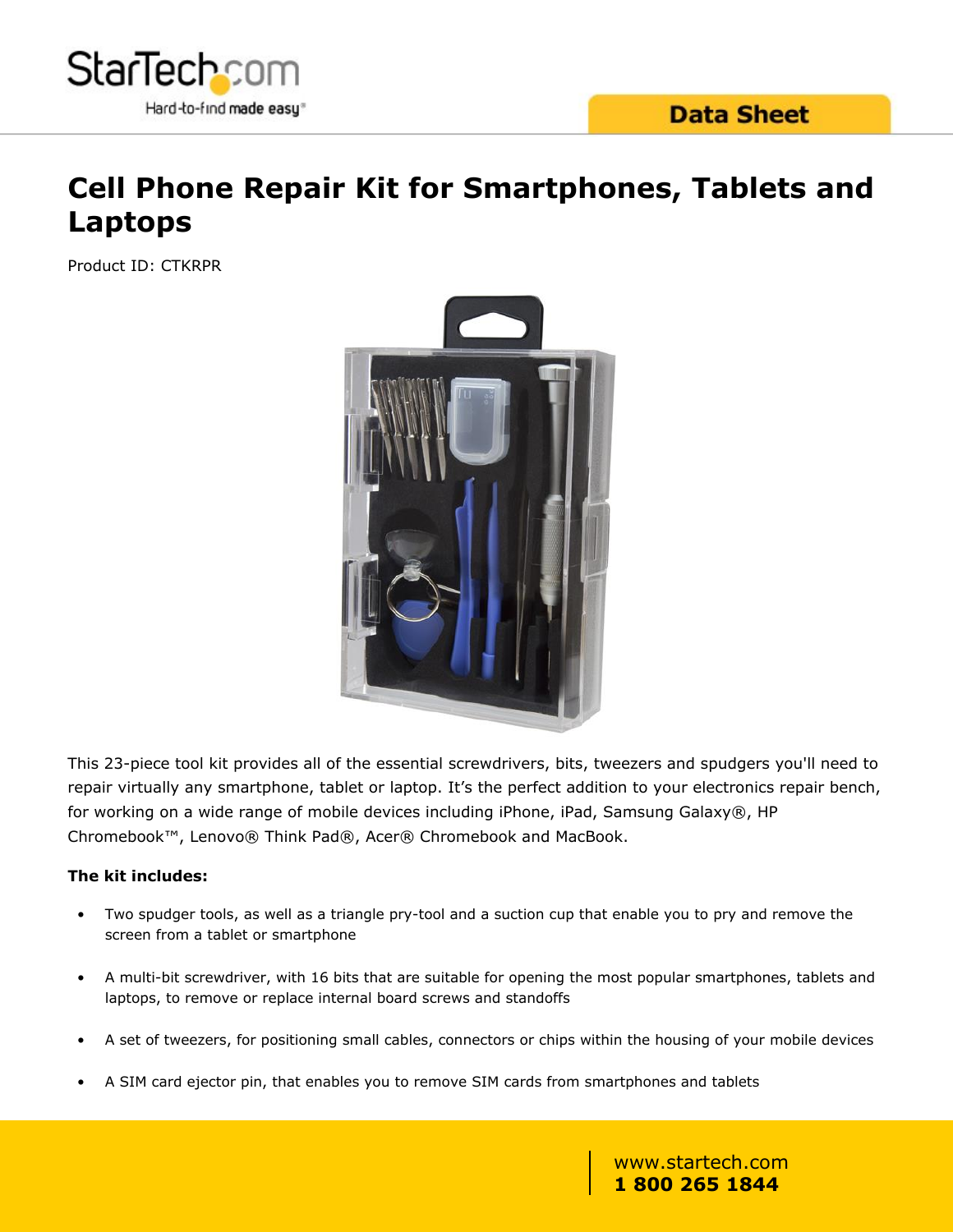

### **Data Sheet**

• A convenient hard-shelled storage case, that provides a neat and tidy storage solution for all of the included tools

The CTKRPR is backed by a StarTech.com 2-year warranty and free lifetime technical support.

www.startech.com **1 800 265 1844**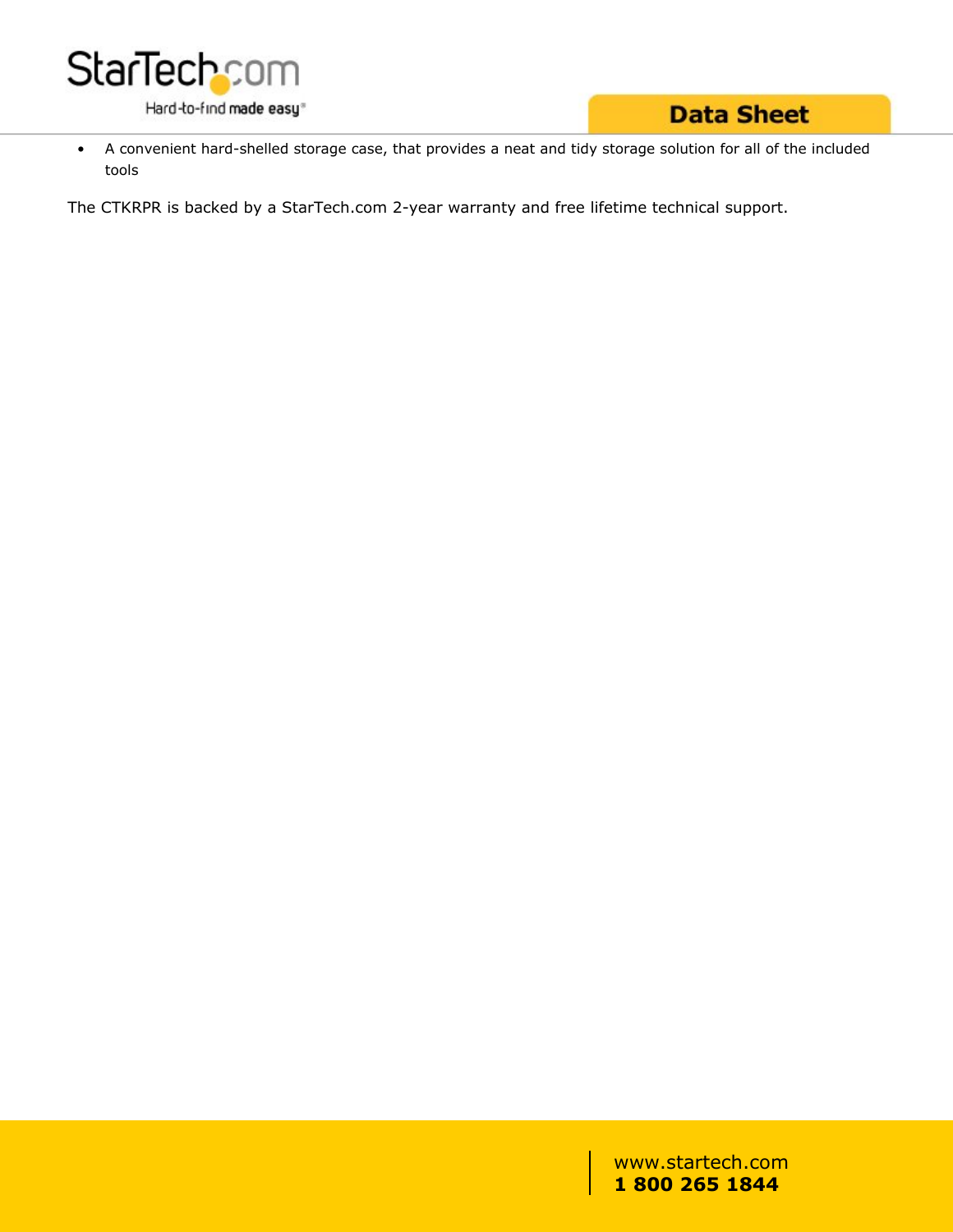

## **Data Sheet**

### **Certifications, Reports and Compatibility**





#### **Applications**

- Use this kit to replace the screen of your iPhone, iPad, Samsung Galaxy or other mobile device
- Keep on hand at your workbench to repair cell phones, tablets and laptop computers

#### **Features**

- Approach your repair with confidence, knowing you have the right tools on hand for all devices from the major technology brands
- Save time and frustration with a single tool kit that has everything you'll need for cell phone, tablet and smartphone repair